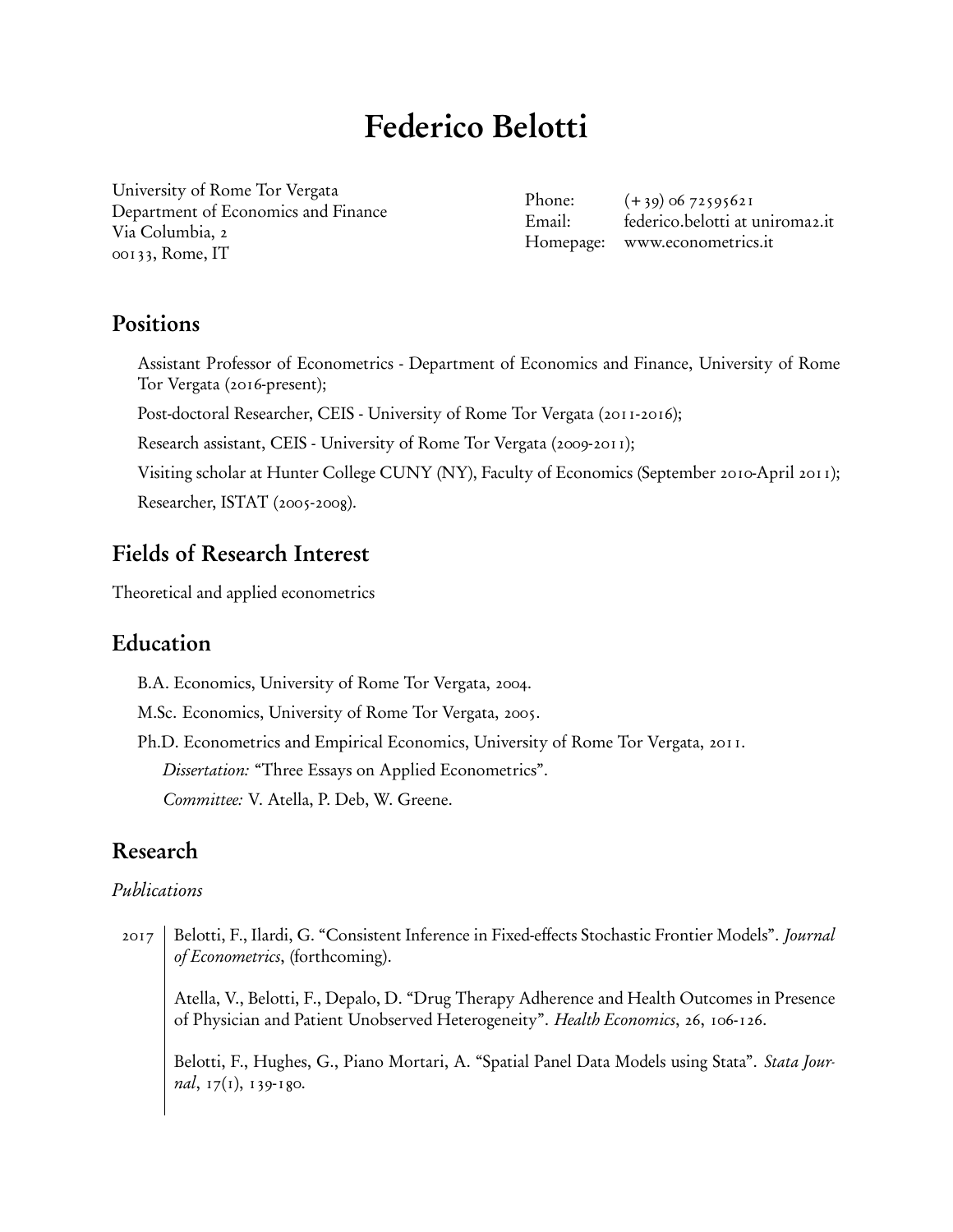Arslan, A., Belotti, F., Lipper, L. ["Smallholder productivity and weather shocks: Adoption and](http://www.sciencedirect.com/science/article/pii/S0306919217301872) [impact of widely promoted agricultural practices in Tanzania".](http://www.sciencedirect.com/science/article/pii/S0306919217301872) Food Policy, 69, 68-81.

2015 Belotti, F., Deb, P., Norton, E.C., Manning, W.G. ["Estimating Two-part Models".](http://www.stata-journal.com/article.html?article=st0368) Stata Journal,  $15(1)$ ,  $3-20$ .

Atella, V., Kopinska, J., Medea, G., Belotti, F., Tosti, V., Piano Mortari, A., Cricelli, C., Fontana, L. ["Excess Body Weight Increases the Burden of Age-Associated Chronic Diseases](http://www.impactaging.com/papers/v7/n10/abs/100833a.html) [and their Associated Health Care Expenditures".](http://www.impactaging.com/papers/v7/n10/abs/100833a.html) Aging, 7(10), 882-892.

Bartolucci, F., Belotti, F., Peracchi, F. ["Testing for Time-invariant Unobserved Heterogeneity](http://www.sciencedirect.com/science/article/pii/S0304407614001833) [in Generalized Linear Panel Data Models".](http://www.sciencedirect.com/science/article/pii/S0304407614001833) Journal of Econometrics, 184(1), 111-123.

- 2014 Atella, V., Belotti, F., Depalo, D., Piano Mortari, A. ["Measuring Spatial Effects in Presence of](http://www.sciencedirect.com/science/article/pii/S0166046214000763) [Institutional Constraints: The Case of Italian Local Health Authority Expenditure".](http://www.sciencedirect.com/science/article/pii/S0166046214000763) Regional Science and Urban Economics, 49, 232-241.
- 2013 Belotti, F., Daidone, S., Ilardi, G., Atella, V. ["Stochastic Frontier Analysis using Stata".](http://www.stata-journal.com/article.html?article=st0315) Stata Journal,  $10(3)$ ,  $458-481$ .
- 2010 Belotti, F., Depalo, D. ["Translation from Narrative Text to Standard Codes Variables with](http://www.stata-journal.com/article.html?article=dm0050) [Stata".](http://www.stata-journal.com/article.html?article=dm0050) Stata Journal, 13(4), 719-758. Arduini, D., Belotti, F., Denni, M., Giungato, G., Zanfei, A. ["Technology Adoption and In-](http://www.sciencedirect.com/science/article/pii/S0167624510000156)

[novation in Public Services. The Case of E-Government in Italy".](http://www.sciencedirect.com/science/article/pii/S0167624510000156) Information Economics and Policy,  $22(3)$ ,  $257-275$ .

### Manuscripts Under Review

- 1. Belotti, F., Di Porto, E., Santoni, G., "The Effect of Local Taxes on Firm Performance: Evidence from Geo-referenced Data". [\(WP version\)](http://www.cepii.fr/PDF_PUB/wp/2016/wp2016-03.pdf). Revise and resubmit to Journal of Urban Economics.
- 2. Belotti, F., Di Porto, E., Santoni, G., "Spatial differencing: estimation and inference". [\(WP version\)](http://www.cepii.fr/PDF_PUB/wp/2017/wp2017-10.pdf). Revise and resubmit to CESifo Economic Studies.

#### Working Papers

- 1. Belotti, F., Porto, E. D., and Santoni, G. (2017a). Spatial Differencing: Estimation and Inference. CSEF Working Papers 474, Centre for Studies in Economics and Finance (CSEF), University of Naples, Italy.
- 2. Belotti, F., Porto, E. D., and Santoni, G. (2017b). Spatial Differencing: Estimation and Inference. Working Papers 2017-10, CEPII research center.
- 3. Atella, V., Belotti, F., Carrino, L., and Mortari, A. P. (2017a). The future of Long Term Care in Europe. An investigation using a dynamic microsimulation model. CEIS Research Paper 405, Tor Vergata University, CEIS
- 4. Atella, V., Belotti, F., Cricelli, C., Dankova, D., Kopinska, J., Palma, A., and Mortari, A. P. (2017b). The Double Expansion of Morbidity Hypothesis: Evidence from Italy. CEIS Research Paper 396, Tor Vergata University, CEIS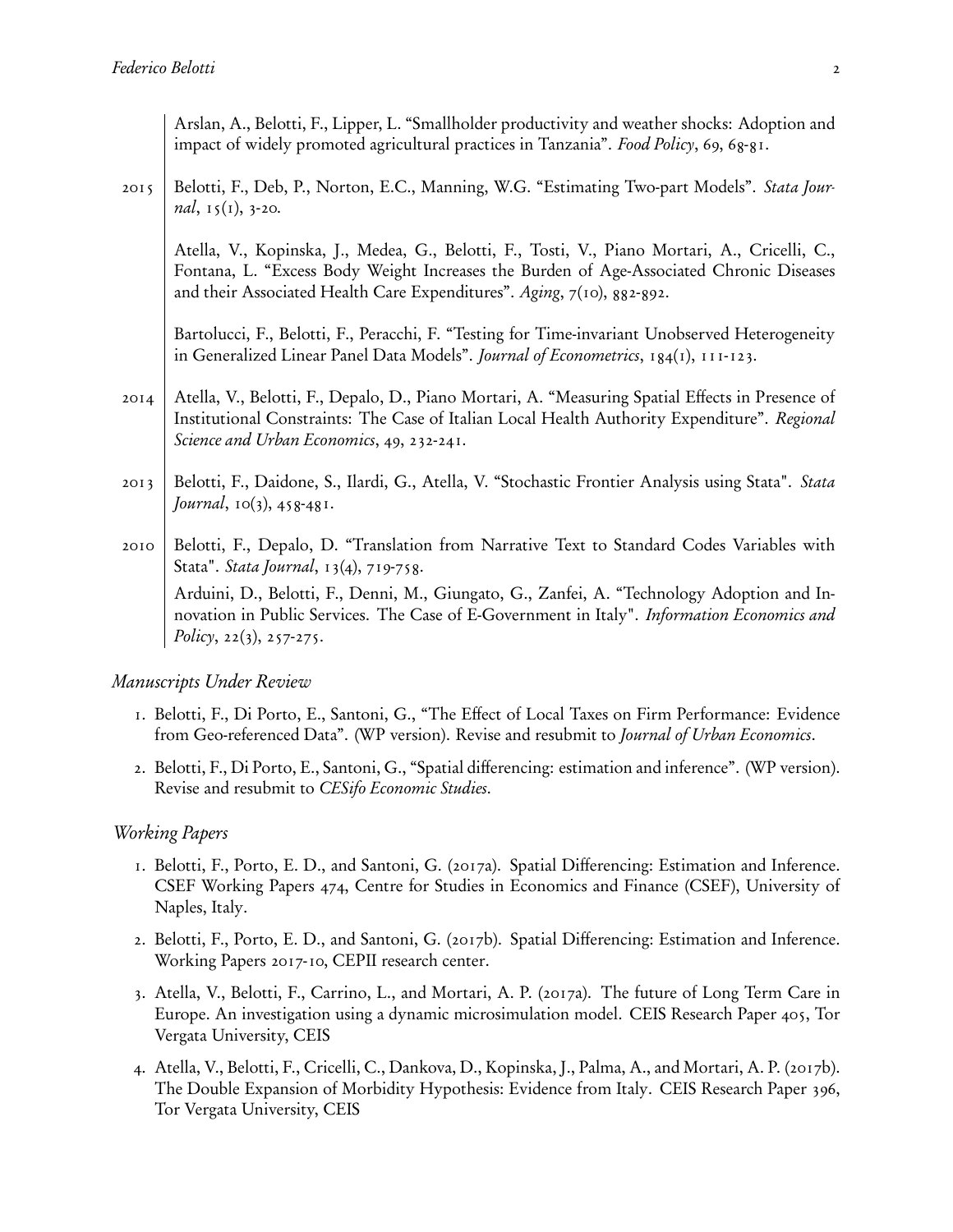- 5. Arslan, A., Belotti, F., and Lipper, L. (2016). Smallholder productivity and weather shocks: Adoption and impact of widely promoted agricultural practices in Tanzania. CEIS Research Paper 388, Tor Vergata University, CEIS.
- 6. Belotti, F., Hughes, G., and Mortari, A. P. (2016c). Spatial panel data models using Stata. CEIS Research Paper 373, Tor Vergata University, CEIS.
- 7. Belotti, F., di Porto, E., and Santoni, G. (2016a). The effect of local taxes on firm performance: evidence from geo referenced data. Working Papers 2016-03, CEPII research center.
- 8. Belotti, F., Di Porto, E., and Santoni, G. (2016b). The effect of local taxes on firm performance: evidence from geo-referenced data. Working Paper Series 2016:3, Uppsala University, Department of Economics.
- 9. Belotti, F., Porto, E. D., and Santoni, G. (2016d). The Effect of Local Taxes on Firm Performance: Evidence from Geo-referenced Data. CSEF Working Papers 430, Centre for Studies in Economics and Finance (CSEF), University of Naples, Italy.
- 10. Atella, V., Belotti, F., Conti, V., Cricelli, C., Kopinska, J., and Mortari, A. P. (2016). Modeling public health care expenditure using patient level data: Empirical evidence from Italy. CEIS Research Paper 367, Tor Vergata University, CEIS.
- 11. Atella, V., Belotti, F., Depalo, D., and Mortari, A. P. (2014). : Measuring spatial effects in presence of institutional constraints: the case of Italian Local Health Authority expenditure. Temi di discussione (Economic working papers) 967, Bank of Italy, Economic Research and International Relations Area.
- 12. Bartolucci, F., Belotti, F., and Peracchi, F. (2013). Testing for Time-Invariant Unobserved Heterogeneity in Generalized Linear Models for Panel Data. EIEF Working Papers Series 1312, Einaudi Institute for Economics and Finance (EIEF).
- 13. Atella, V., Belotti, F., Depalo, D., and Mortari, A. P. (2013). Measuring spatial effects in presence of institutional constraints: the case of Italian Local Health Authority expenditure. CEIS Research Paper 278, Tor Vergata University, CEIS.
- 14. Belotti, F., Daidone, S., Ilardi, G., and Atella, V. (2012). Stochastic frontier analysis using Stata. CEIS Research Paper 251, Tor Vergata University, CEIS.
- 15. Belotti, F. and Ilardi, G. (2012). Consistent Estimation of the "True" Fixed-effects Stochastic Frontier Model. CEIS Research Paper 231, Tor Vergata University, CEIS.
- 16. Atella, V., Belotti, F., Daidone, S., Ilardi, G., and Marini, G. (2012). Cost-containment policies and hospital efficiency: evidence from a panel of Italian hospitals. CEIS Research Paper 228, Tor Vergata University, CEIS.
- 17. Atella, V., Belotti, F., and Depalo, D. (2011). Disentangling true determinants of drug therapy effectiveness: A double fixed effects approach. CEIS Research Paper 186, Tor Vergata University, CEIS.
- 18. Arduini, D., Belotti, F., Denni, M., Giungato, G., and Zanfei, A. (2008). Technology Adoption and Innovation in Public Services.The Case of E-Government in Italy. Working Papers 0804, University of Urbino Carlo Bo, Department of Economics, Society & Politics - Scientific Committee - L. Stefanini & G. Travaglini.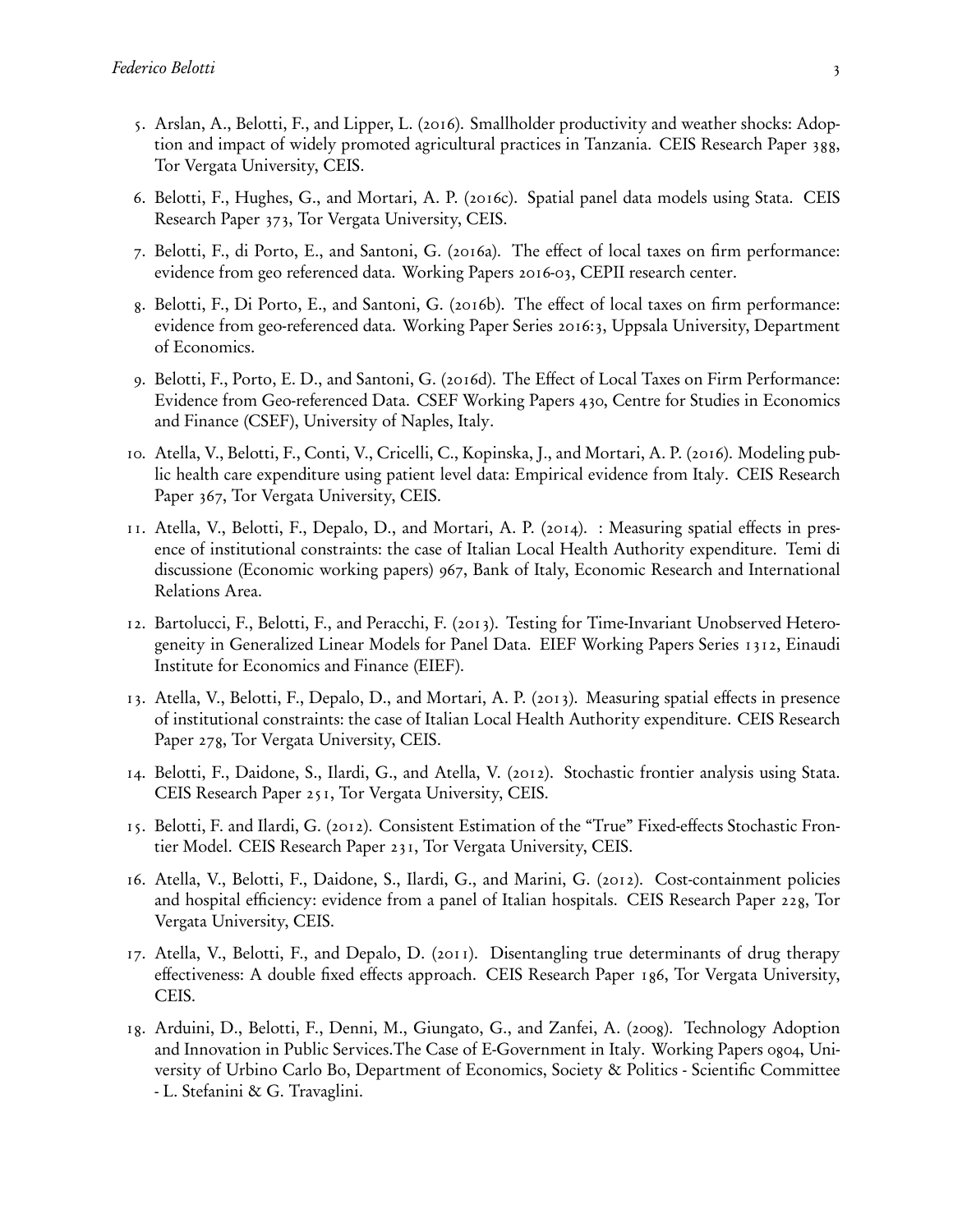#### Work in Progress

- 1. Belotti, F., Ilardi, G., Peracchi, F., "Trusting Inference in Presence of High-leverage Points".
- 2. Atella, V., Belotti, F., Gaudette, E., Goldman, D., Michaud, P. C., Piano Mortari, A. "Disease Dynamics and the Education-mortality Gradient: Evidence from the U.S., Canada and Europe".
- 3. Atella, V., Belotti, F., Bhattacharya, J., Eggleston, K., Goldman, D., Michaud, P. C., Piano Mortari, A. "The Disability Burden Dynamics: Evidence from the U.S., Canada, Europe and Japan".
- 4. Atella, V., Belotti, F., Kopinska, J., Piano Mortari, A. "Health System Sustainability or Disease Eradication? Assessing the Economic Impact of New Treatments for Hepatitis C".
- 5. Atella, V., Belotti, F., Kopinska, J., Palma, A., Piano Mortari, A. "The Future of European Elderly Population: a Dynamic Microsimulation Model using SHARE Data".
- 6. Atella, V., Belotti, F., Bhattacharya, J., Depalo, D., "Rethinking the Informative Content of Randomised Clinical Trials: The Role of Bound Estimates with Real World Data".
- 7. Belotti, F., Ilardi G., "Robust Stochastic Frontier Analysis: a Minimum Density Power Divergence Approach".
- 8. Belotti, F., Di Porto, E., Santoni, G., "Testing for Spatially Smooth Unobserved Heterogeneity".
- 9. Belotti, F., Deb, P. "Minimum Density Power Divergence Estimation of *m*-Components Mixtures Regression Models".
- 10. Atella, V., Belotti, F., Bojke, C., Castelli, A., Grasic, K., Kopinska, J., Piano Mortari, A., Street, A. "Productivity of the National Health System: A Comparison of Italy and UK".
- 11. Atella, V., Belotti, F., Depalo, D., Piano Mortari, A. "Instruments Selection in Spatial Panel Data Models".
- 12. Arslan, A., Belotti, F., Lipper, L. "Welfare Impacts of Climate Shocks: Evidence from Tanzania".

#### Scientific Software

For unpublished Stata software: net from http://www.econometrics.it/stata

- 1. Belotti, F. and Daidone, S. (2010). RUNNINGPROD: Stata Mata module to obtain the running product of a vector. Statistical Software Components, Boston College Department of Economics.
- 2. Belotti, F. and Ilardi, G. (2010). RTNORM: Stata Mata module to produce truncated normal pseudorandom variates. Statistical Software Components, Boston College Department of Economics.
- 3. Belotti, F. and Deb, P. (2012). TWOPM: Stata module to estimate two-part models. Statistical Software Components, Boston College Department of Economics.
- 4. Belotti, F., Hughes, G., and Mortari, A. P. (2013c). XSMLE: Stata module for spatial panel data models estimation. Statistical Software Components, Boston College Department of Economics.
- 5. Belotti, F., Daidone, S., Atella, V., and Ilardi, G. (2013a). SFCROSS: Stata module for crosssectional stochastic frontier models estimation. Statistical Software Components, Boston College Department of Economics.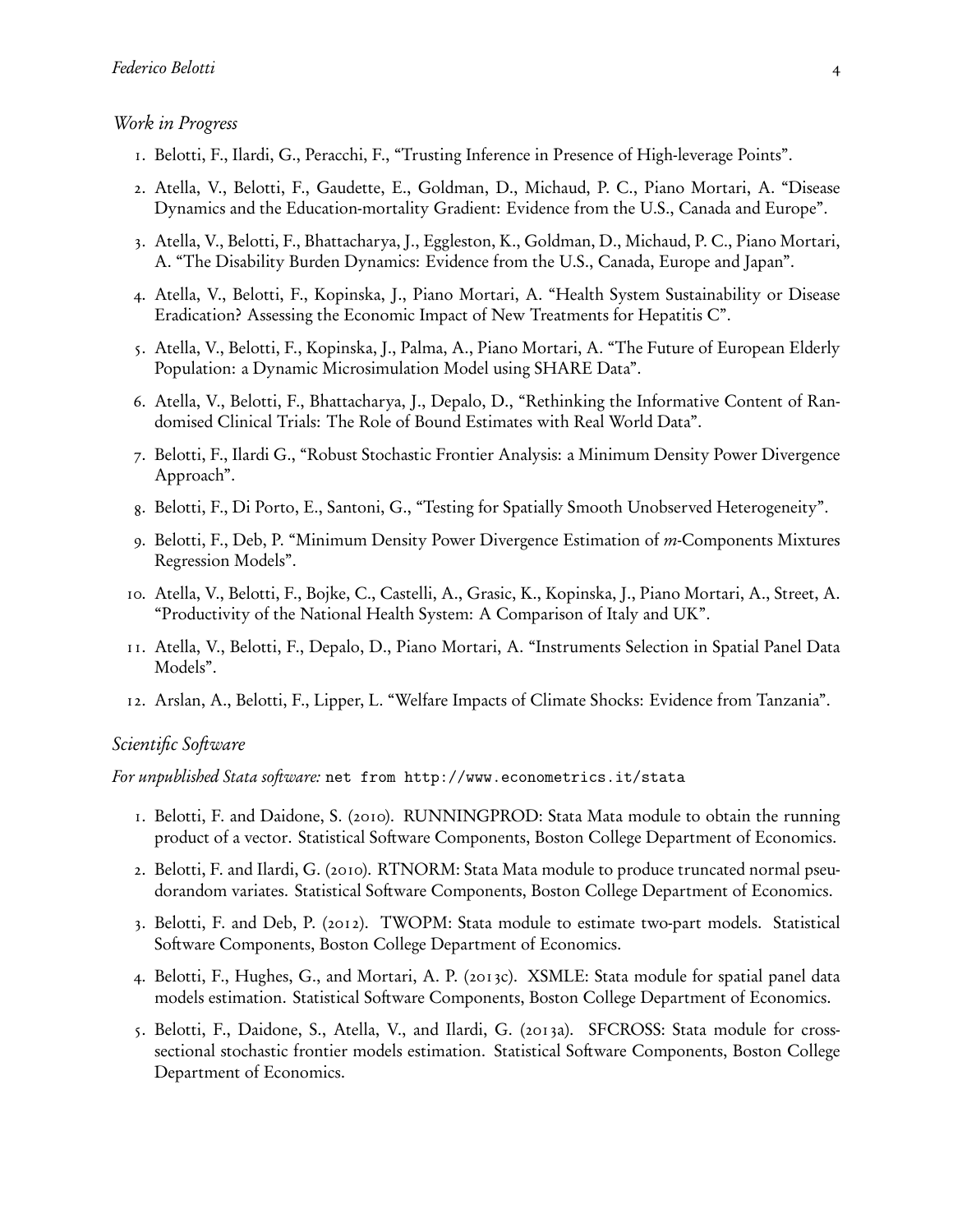- 6. Belotti, F., Daidone, S., Atella, V., and Ilardi, G. (2013b). SFPANEL: Stata module for panel data stochastic frontier models estimation. Statistical Software Components, Boston College Department of Economics.
- 7. Belotti, F. (2013a). TIHTEST: Stata module to test for time invariant unobserved heterogeneity in GLMs for panel data. Statistical Software Components, Boston College Department of Economics.
- 8. Belotti, F. (2013b). TTAB: Stata module to produce formatted tables with t-test for two-groups mean-comparison. Statistical Software Components, Boston College Department of Economics.

### Awards

Best Italian Ph.D. thesis in Applied Statistics and Demography discussed in 2011. 46<sup>th</sup> Italian Statistical Society Scientific Meeting, Rome, IT.

Best "Young Researcher" Paper. "Consistent Estimation of the True Fixed-effects Stochastic Frontier Model". European Workshop on Efficiency and Productivity Analysis, 2011, Verona, IT.

# Conference and Seminar Presentations

Introducing the OECD-Schaeffer-CEIS Future Elderly Model

6<sup>th</sup> World Congress of the International Microsimulation Association, Torino, IT, June 21, 2017.

Drug Therapy Adherence and Health Outcomes in Presence of Physician and Patient Unobserved Heterogeneity

Health Econometrics Workshop, Bari, IT, July 23, 2016.

Robust Stochastic Frontier Analysis: a Minimum Density Power Divergence Approach

CSEF seminar, Napoli, IT, March 23, 2016.

Workshop on the Econometrics and Statistics of Efficiency Analysis: Recent Developments and Perspectives, Lecce, IT, June 21, 2015.

Consistent Inference in Fixed-effects Stochastic Frontier Models

Italian Stata Users Group meeting, Milan, IT, November 13, 2014.

European Workshop on Efficiency and Productivity Analysis, Verona, IT, June 21, 2011.

Minimum Density Power Divergence Estimation of m-Components Mixtures Regression Models

Italian Stata Users Group meeting, Florence, IT, November 14, 2013.

Stochastic Frontier Analysis using Stata

Italian Stata Users Group meeting, Florence, IT, November 19, 2009.

Testing for Time-invariant Unobserved Heterogeneity in Generalized Linear Panel Data Models

Fifth Italian Congress of Econometrics and Empirical Economics, Genova, IT, January 16, 2013. Annual Health Econometrics Workshop, New York, NY, September 28, 2012.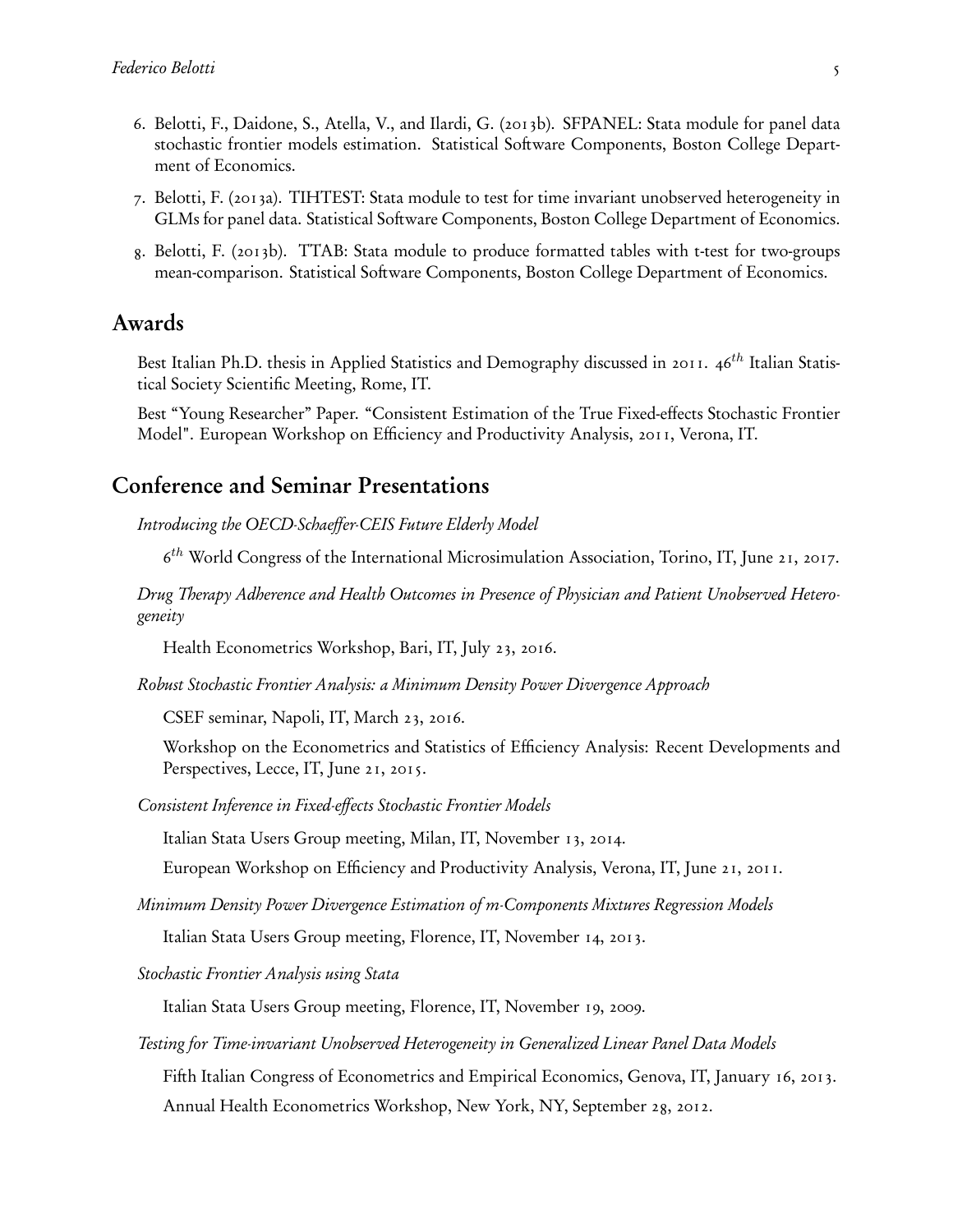Seminar, Department of Statistical Science, University of Padua, IT, March 29, 2012.

The Role of Drug Adherence in Therapy Effectiveness: A Double Fixed-effects Approach

Annual Health Econometrics Workshop, Detroit, MI, October 1, 2010.

# Professional Activities

Reviewer for Energy Economics, Biometrical Journal, Health Economics, Journal of the Royal Statistical Society, Journal of Probability and Statistics, Labour, Spatial Economic Analysis, Stata Journal, Journal of Productivity Analysis, Value in Health, International Journal of Technology Assessment in Health Care, Journal of Applied Economics.

# Teaching

Tor Vergata University

Microeconometrics: [Spring 2017.](http://economia.uniroma2.it/master-science/economics/corso/programma/935/)

Stata Programming for Microeconometrics [\(M.Sc. in Ecomomics\)](http://www.economia.uniroma2.it/master/mei/): Spring 2016.

Stochastic Frontier Analysis (ERASMUS Intensive Programme on Efficiency and Productivity Analysis): Summer 2014.

Introduction to Stata [\(M.Sc. in Development Economics\)](http://www.ceistorvergata.it/master/mesci/): Spring 2011, Spring 2009.

#### LUISS University

Econometrics pre-course (Bachelor): Fall 2013, Fall 2012.

Stata pre-course (Bachelor): Spring 2012.

Macroeconomics (Bachelor): Fall 2008, teaching assistant for Giovanna Vallanti.

Econometrics and Statistics for Economics (Bachelor): Spring 2007, Fall 2007, teaching assistant for Giovanna Vallanti.

# Professional Experience

University of Rome Tor Vergata, Centre for Economics and International Studies, Post Doctoral Researcher, February 2011–November 2016.

Food and Agriculture Organization of the United Nations, Empirical Analysis Specialist, March 2013–present.

Italian Society of General Practice, Empirical Analysis Specialist, September 2008–present.

Confcommercio, Research Assistant, May 2008–February 2009

Italian National Institute of Statistics, Researcher, September 2005–December 2008

### Miscellaneous

OS: Linux, MacOSX, Windows (Server 2003/2008, 7,Vista, XP).